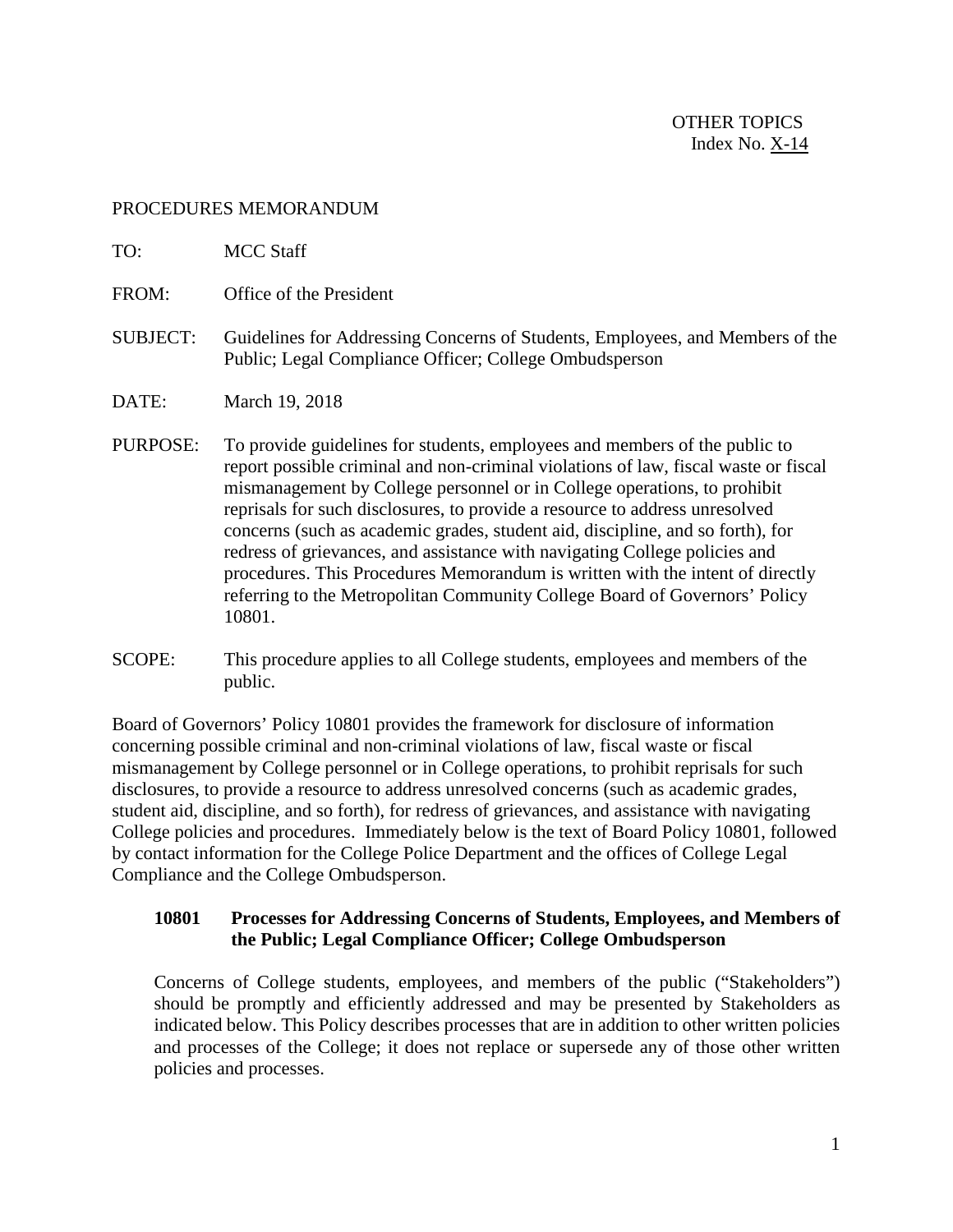- (1) Ideally, a Stakeholder concern (other than of criminal wrongdoing) would be presented at or to the level within the College organization best and most immediately able to directly address and resolve the concern. If the College has a specific policy or procedure available to address the type of matter causing the Stakeholder concern – such as the written policies regarding maintenance of employee personnel files, or regarding harassment of employees or of students – a Stakeholder ordinarily should use that specific policy or procedure to present the concern. (The College Legal Compliance Officer and the College Ombudsperson can assist Stakeholders in identifying applicable policies and procedures of the College.) The processes described in subsection (2) of this Board Policy 10801 are also available to Stakeholders having or wishing to raise concerns. In addition, a Stakeholder may present a concern to the Chair of the Board of Governors if the Stakeholder believes there is reason or need to do so.
- (2) (A) If a Stakeholder's concern involves known or reasonably suspected criminal wrongdoing – such as theft or assault – the Stakeholder should present the matter or concern to an appropriate law enforcement agency.
	- (B) If a Stakeholder's concern involves non-criminal wrongdoing such as suspected mismanagement of public funds, or actions creating a substantial and significant danger to the health or safety of any individual or the security of public property – the Stakeholder may present the matter or concern to the College Legal Compliance Officer. The College Legal Compliance Officer shall be an employee of the College, be appointed by the College President, report to the Board and the President, and have duties of a Legal Compliance Officer as may be prescribed by the Board and the President in addition to other duties assigned by the Board or the President.
	- (C) If a Stakeholder's concern does not involve suspected wrongdoing, and is of a nature unique to the Stakeholder (or a definable subgroup of Stakeholders) – such as academic grades, student aid, discipline, and so forth – the Stakeholder may present the concern to the College Ombudsperson, who will assist the Stakeholder or direct the Stakeholder to the appropriate College office or official who can address the Stakeholder's concern. The College Ombudsperson shall be an employee of the College, be appointed by the President, report to the College Legal Compliance Officer, and have duties of an ombudsperson as prescribed by the Board, the President and the Legal Compliance Officer in addition to other duties assigned by the Board, the President and the Legal Compliance Officer.
	- (D) Notwithstanding the foregoing, the President in consultation with the Board Chair, or the Board Chair in consultation with the Executive Committee of the Board, may engage, on an ad hoc basis, the services of a consultant, investigator, attorney, or other individual, who is not an employee of the College, to act as the Legal Compliance Officer or College Ombudsperson respecting a particular concern or matter presented by a Stakeholder, if they believe the engagement to be warranted under all of the facts and circumstances. The individual so engaged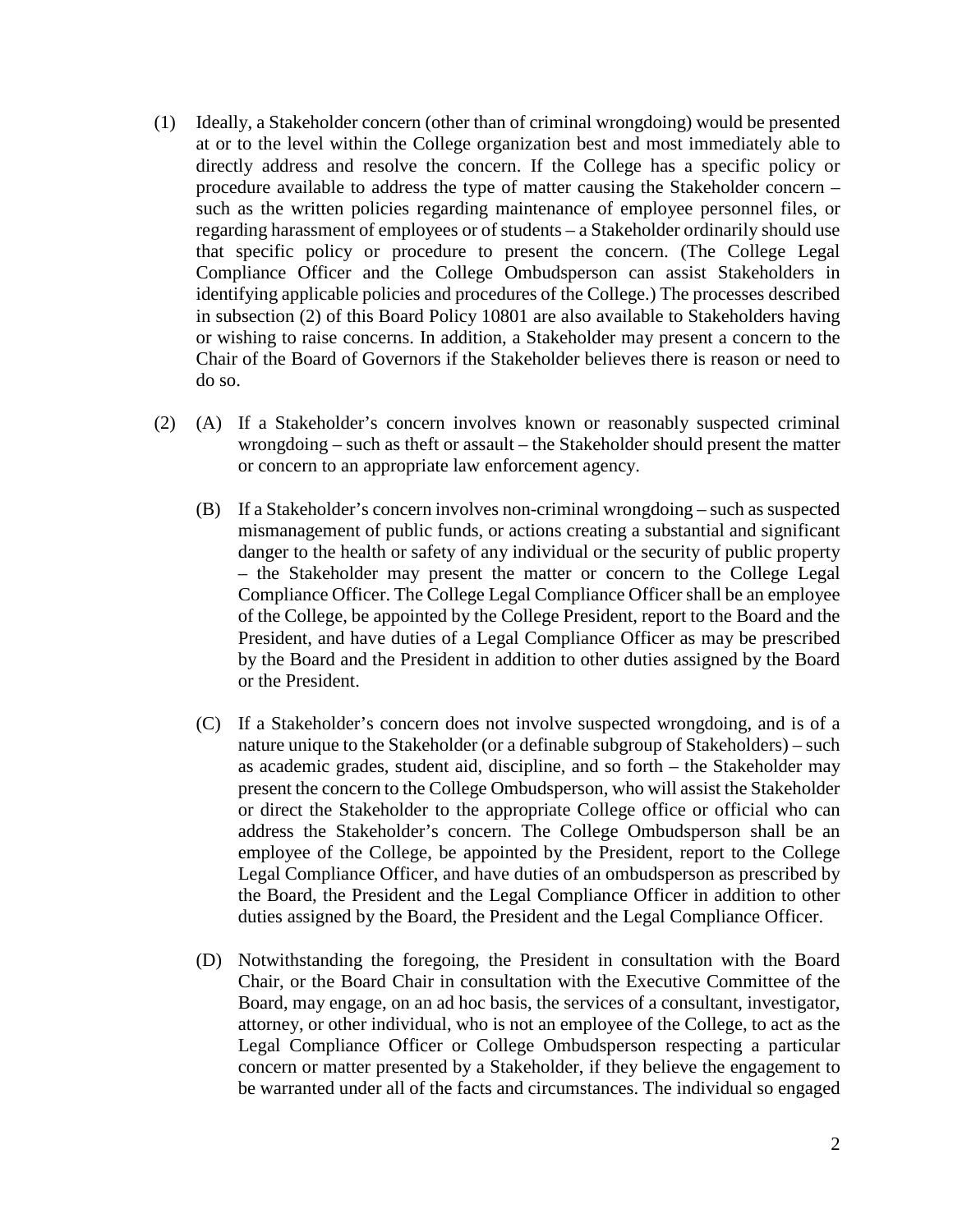shall be an independent contractor and not an employee of the College, and shall be compensated by the College, within budget limits, as may be approved by the hiring official (that is, as may be approved by the President in consultation with the Board Chair, or the Board Chair in consultation with the Executive Committee of the Board, as the case may be).

(1) If a Stakeholder's concern alleges non-criminal wrongdoing of the College President or one or more College vice-presidents, the Legal Compliance Officer, upon becoming aware of the concern, shall promptly notify the Board Chair of the matter and the Board Chair shall promptly refer the matter to the Executive Committee. After preliminarily reviewing the matter, the Executive Committee may engage, on an ad hoc basis, the services of a consultant, investigator, attorney, or other individual to investigate the matter and report the findings to the Executive Committee. The individual so engaged shall be an independent contractor and not otherwise employed by or affiliated with the College. The Board Chair is authorized to approve compensation for such services, within budget limitations.

No employee or official of the College shall retaliate in any way against any individual because the individual has reasonably and in good faith reported wrongdoing or a concern to a law enforcement agency, the College Legal Compliance Officer, or the College Ombudsperson, or testified, assisted, or participated in any manner in an investigation, proceeding, or hearing under this Policy.

The President shall adopt procedures to implement this Policy. The procedures shall require periodic reports to the Board by the President, the Legal Compliance Officer and the College Ombudsperson regarding numbers of concerns presented by Stakeholders under this Policy and the efficacy of this Policy in addressing or resolving those concerns (maintaining confidentiality of Stakeholder identities to the extent practicable). The procedures shall also require the provision of training to appropriate College staff to ensure that this Policy and the related procedures are implemented and effective in addressing Stakeholder concerns. The procedures shall also require prominent posting on the College's website of complaint and other procedures, and of contact information, under this Policy.

(Policy 10801 Adopted 12/19/00; Amended 12/17/13; 9/13/16)

To report suspected criminal wrongdoing contact the MCC Police Department at 531-622-2222, or contact any other law enforcement agency with jurisdiction.

To report suspected non-criminal wrongdoing – such as suspected mismanagement of public funds or actions creating a substantial and significant danger to the health or safety of any individual or the security of public property – contact the Associate Vice President for Compliance and General Counsel.